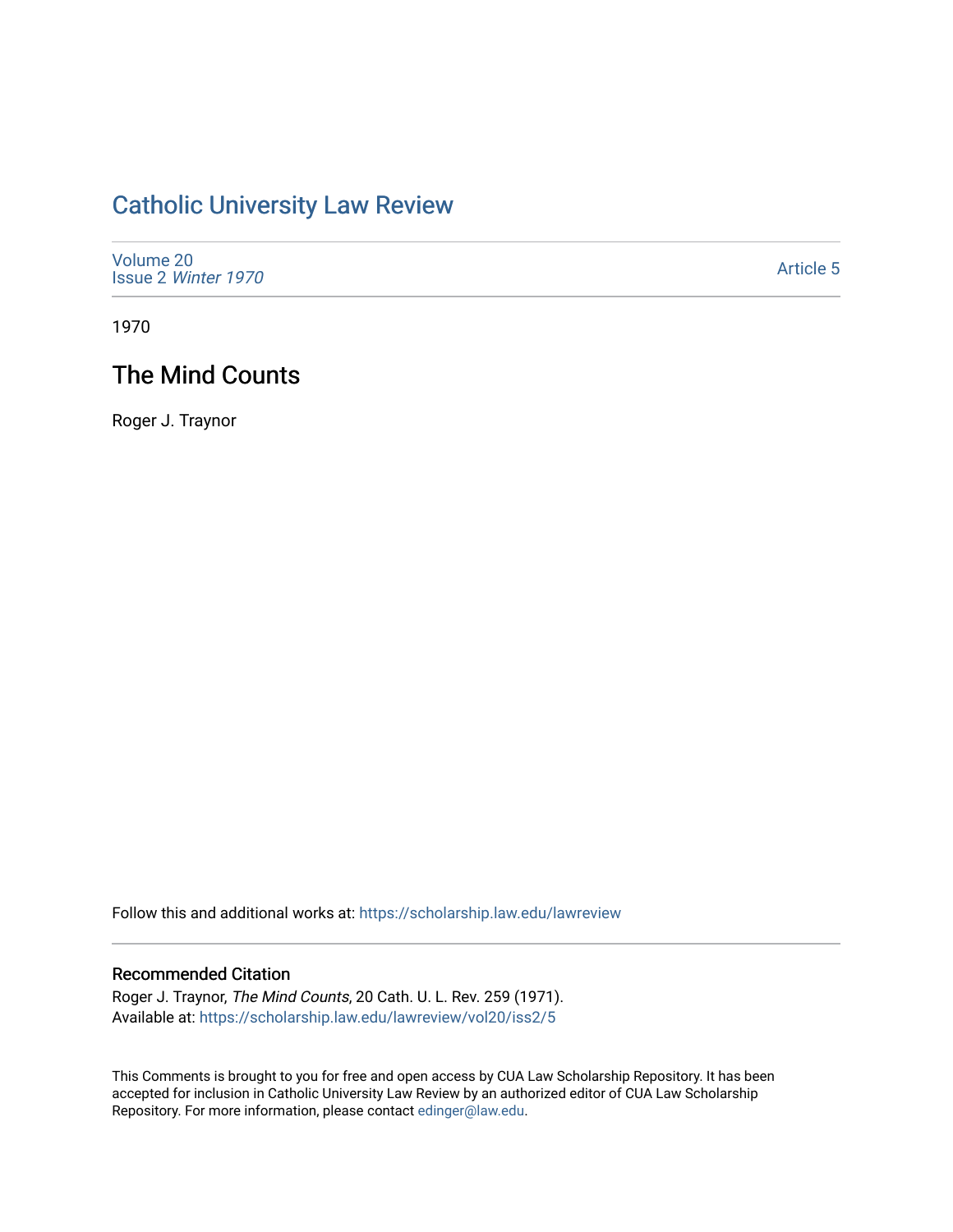# **Commentary**

### **The Mind Counts\***

## **Roger J. Traynor\*\***

I take as my thesis three words of one syllable, *The Mind Counts.* I am moved to do so because of all the overt and subtle forces at work against our traditionally civilian and open society. We cannot even take for granted that there is sufficient access to official information to enable us to make our minds count in resolving the many problems that attend the expanding conglomerate merger of war and peace. The problem of constraints on information is matched **by** an age-old problem, the constant befuddlement of available and reliable information **by** calculating or addled word-mongers. They are a motley crew, running the gamut from A as in Antebellum, to Oom as in Moo, to Z as in Zonking-out or Zeroing-in, the crazed alternate routes to destruction. These word mongers are often at war among themselves, but they have one objective in common, to put to death the minds of reasoning people.

Unfortunately, many a normally reasoning person tends to lose his mind in times of crisis as his chills give way to fever. When he is besieged **by** public troubles that grow and grow, compounding the rate of interest that fanatics take to exploit them, when troubles close in him in a storm of placards on the street or a welter of televised news in his modest Lebensraum, he is inclined at last to hear voices that promise him peace or promise him war if only he will stop thinking and take up a grenade or a bomb to fight either the war or the peace to a finish.

As a member of the class of 1970, which has taught me much this spring, as well as a member of my generation, which has taught me much over the

**<sup>\*</sup>** This commentary is an adaptation of an address **by** the Honorable Roger **J.** Traynor delivered on May 22, **1970,** at the 47th Annual Meeting of The American Law Institute, Washington, D.C.

**<sup>\*\*</sup>** Former Chief Justice of California, presently James Monroe Professor of Law at the University of Virginia.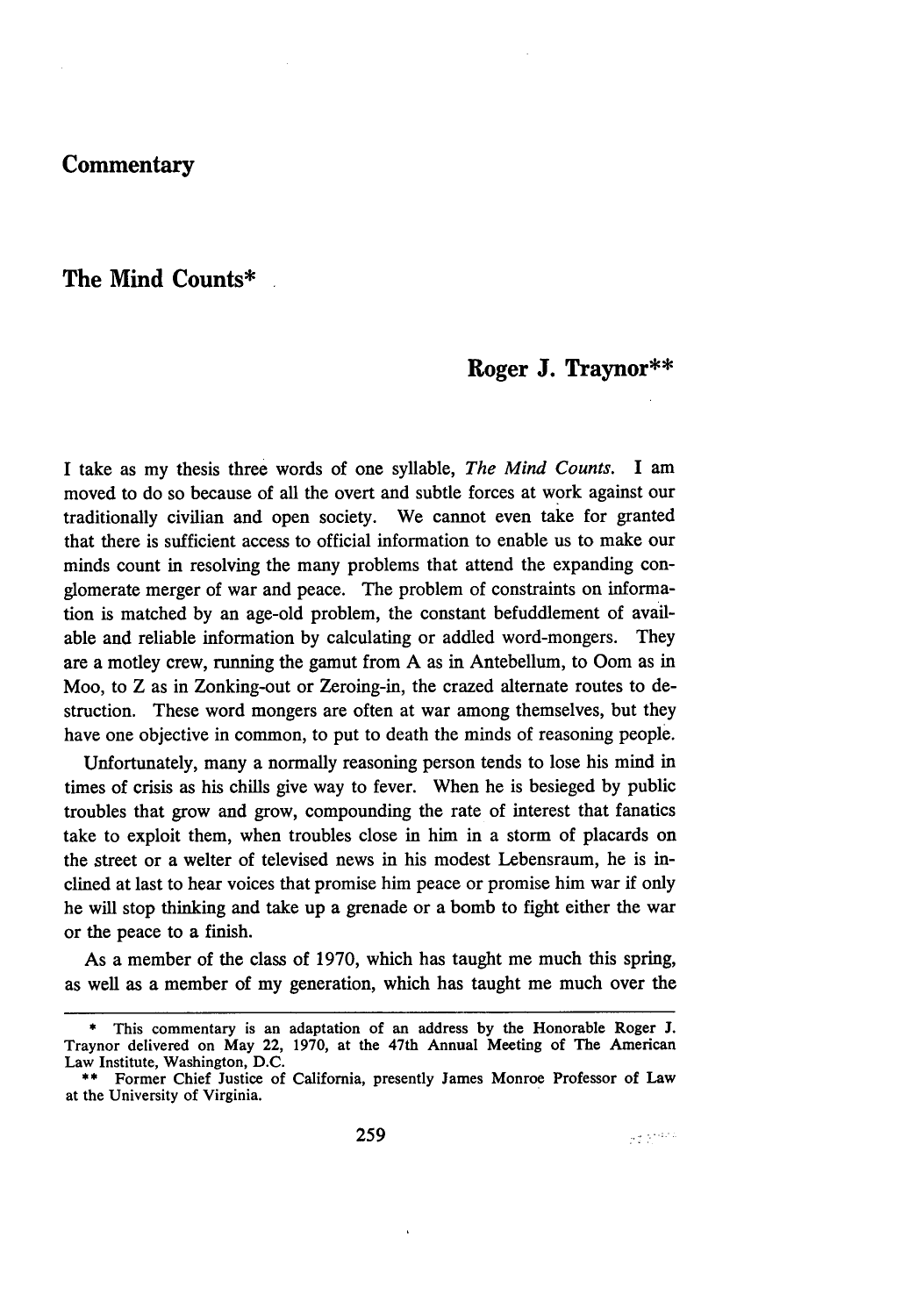years, I plead with each of you, no matter where you are situated in time, not to lose your mind to loss leaders. Instead, you can make your mind count against them; and if you do you may learn that mind is the best four-letter word there is for freedom, for your own and that of your country.

What we can do with our minds, at best, will be little enough, given the patently grave ills of our time and the complications of patent remedies. We have at hand the proliferating assets of reading and writing and the new math in addition to natural resources, but we also have at hand the proliferating liabilities of ancient courts and prisons, of hospitals and schools and dwellings that are like nightmares out of a pre-Gutenberg world. Few of us can become babysitters in the dwellings or all-purpose teachers in the schools or social workers in the hospitals. We cannot even provide law wholesale to rescue these beleaguered centers from bedlam. We cannot at once make a clean sweep, even in our own domain of law, of ancient courts and prisons.

Nevertheless we can be much more active than we have been to implement the thesis that the mind counts, in a world appallingly more dulled than horrified by statistics that keep book on body counts, but lose track of the grim reapers. We can act more firmly than we have to mitigate the irony that although education is on the rise, new guards as well as old use words with increasing skill to put minds to death. We can insist as lawyers that when we say the mind counts, counts is an action verb, not a noun for the tolling of the dead. Each lawyer has an obligation to use his head to keep the law on a forward course, if only in whatever niche of the law he occupies. In the process he must be on the alert to clear the air of whatever word-pollution he encounters. Each time he does so, he declares anew his faith that the mind counts.

I make here my own declaration of faith in the simplest way, in the limited area of my own experience and reflection. I want to clear the air of the growing befuddlement of information, calculated or addled, about the courts of the United States, which represent perhaps the fairest system of justice the world has ever known.

Befuddlement there has always been about our judicial system, but it was once a consequence of public indifference rather than of irresponsible attack. I learned early the depth of that indifference. The year was 1940, when I became a judge. The date is of some significance. It was a time when people in other countries had lost independent courts and had learned too late that they had lost the last sanctuary of their freedom. Their tragedy was remote from our own country, however. In this fortunate land, people could still be recklessly indifferent to their courts. The Dust Commanders that won the horse races of the day commanded public attention, not the advance sheets of judicial decisions.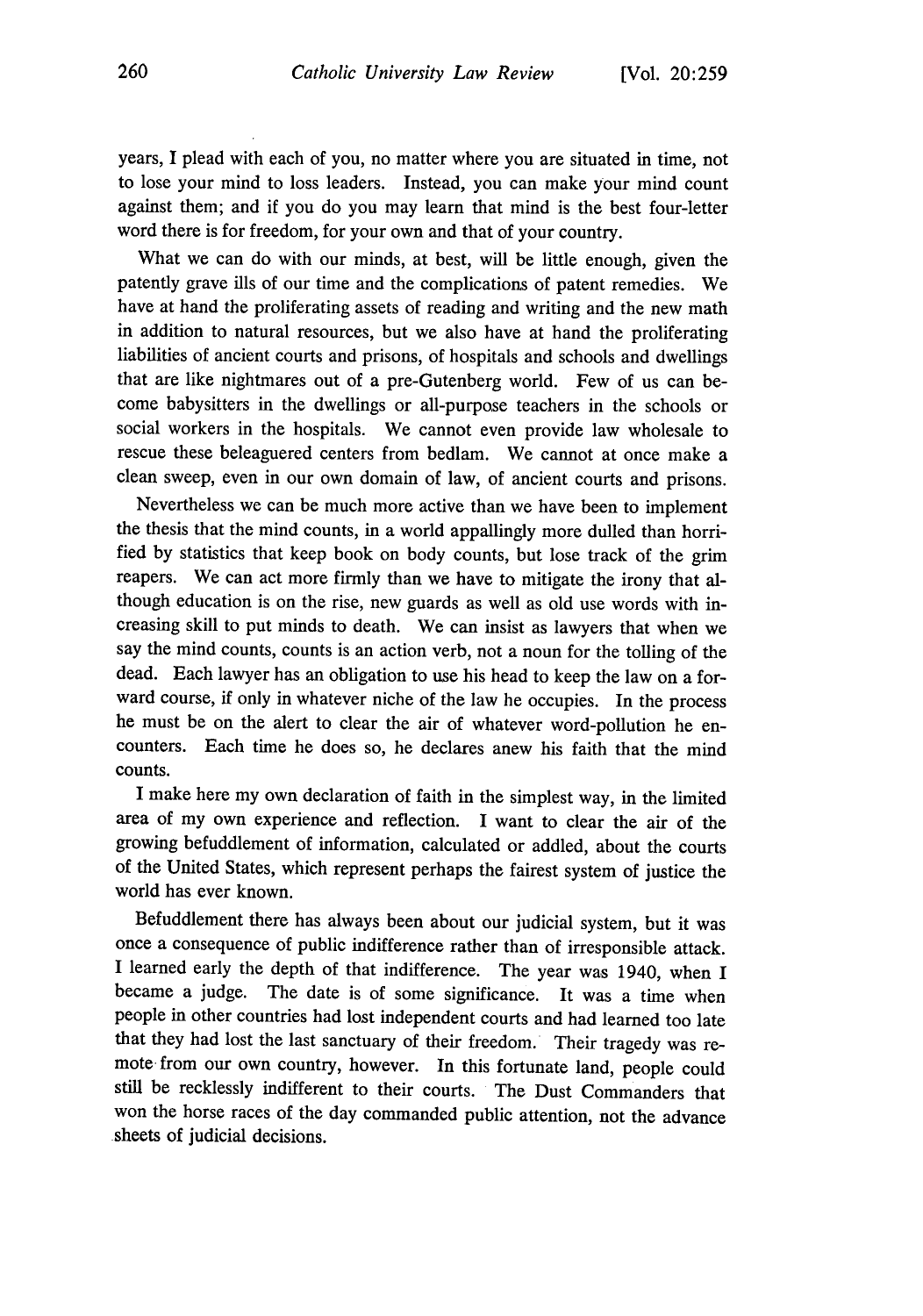The day after my appointment a radio quiz programmer posed a series of questions on people in the news. There was quick identification of a movie star, a jockey, and a baseball player. Then came the question that riddled everyone: Who was the newly appointed Justice of the Supreme Court of California? The news had been on the radio intermittently for two days, but plainly the average citizen was well tuned out of such information. Nor did he read editorials; had he done so, he would have read that it was highly unusual, and certainly to be regretted, that the judicial appointment had gone to a man who was virtually unknown except as a teacher of law. The editorial did take note of some optimistic predictions that the unknown would prove satisfactory, but somberly concluded that this remained to be seen. The public could not have cared less.

For years I cherished the hope that the public would take a real interest in its courts. I came finally to understand the skepticism of Chief Justice Vanderbilt of New Jersey, who once observed that the courts and the continuing process of judicial improvements were of little concern to anyone save such stalwarts as the League of Women Voters and the Boy Scouts. Even today there is little interest in learning about courts except as stops on commercial bus tours. In recent years the public has proceeded from indifference to hysteria about its judicial system, without ever understanding that what we become as a nation in the next generation depends in no small measure on what becomes of our still predominantly independent courts.

So it is not only timely but urgent that we take a look at the current hysteria and in the process at our own souls. We can concede real grievances: widespread delays in courts, antiquated procedures in some states, and the plague of politics in others. Such grievances could be readily remedies whenever bar associations and judicial councils impelled legislatures to set reform in motion. There would be need of only one help more, the sustained support, and I emphasize sustained, of editors and reporters.

It is one thing to identify a court procedure as archaic and another to remedy it. It is not so easy to counter the irrational attacks upon courts, particularly when they serve to divert public attention from all the ills that attend perennial warfare and from all the growing pains that attend the increasingly rapid succession of one revolutionary age after another.

Every troubled age has its scapegoat, but none thereby escapes its troubles. This country, in a universally troubled time, would do irreparable injury to itself if it continued to make a scapegoat of its courts, whose open and rational procedures are among the brightest of its achievements. The hue and cry has focused on rules of procedure in criminal cases that afford generous protection to the accused. Some cases generate publicity that feeds upon it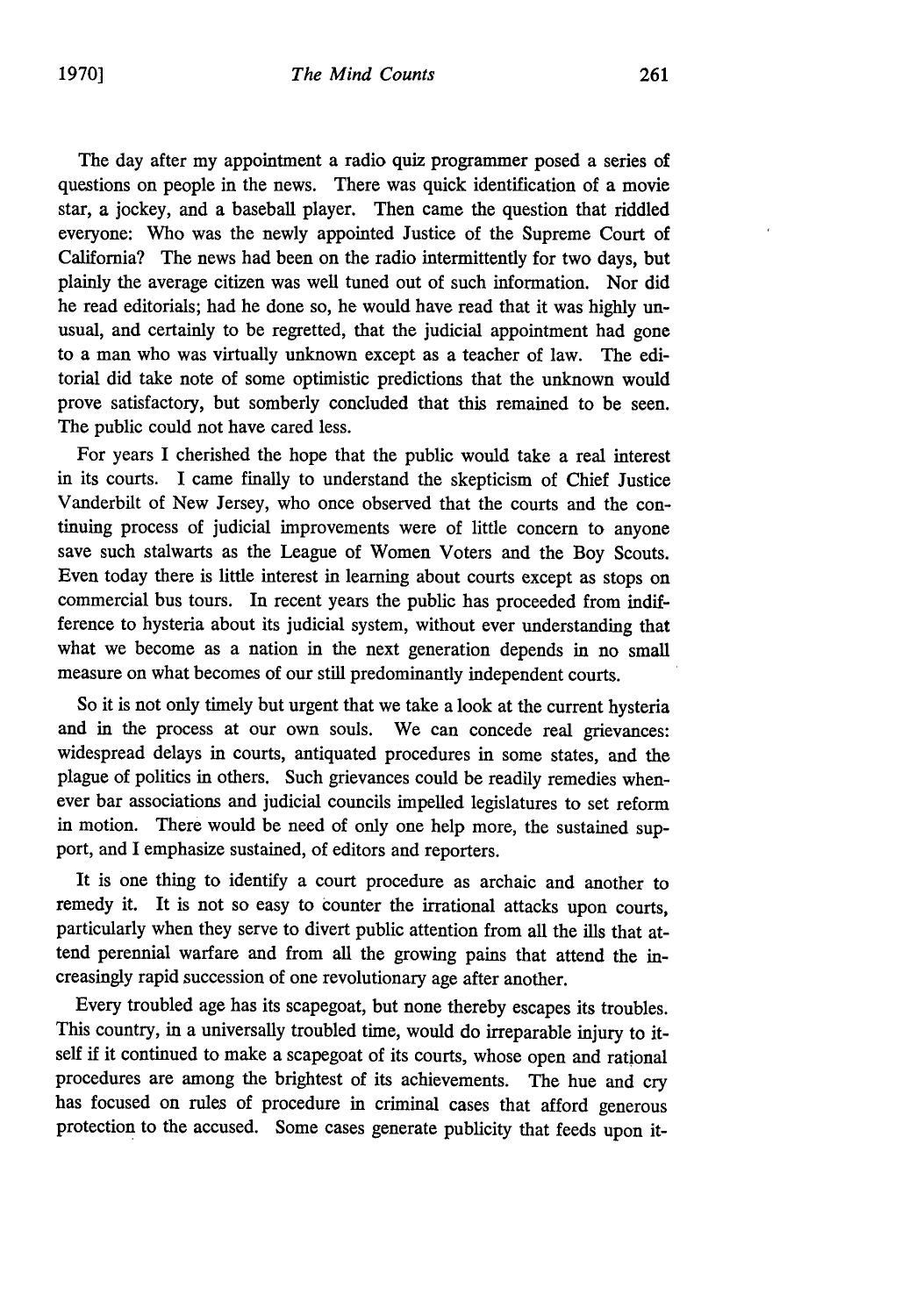self, begetting irresponsible charges either that the courts have a predilection for coddling criminals or that the courts have a predilection for depriving those suspected of crime of whatever due process is due them. The wordmongers have found a ready audience. A sensational diatribe following upon a sensational case is a double play at public expense that can run for months to packed homes.

There are few signs of any public understanding that judges themselves may have objective differences on some of the rules governing criminal cases as well as on some of the rules governing noncriminal cases, but that they are bound by their office to enforce established rules if there is not to be anarchy in the interrelated judicial system. Likewise there is little public awareness of the continuing revision to which time and experience subjects all rules. With each new judicial rule that strengthens guarantees against oppressive procedures, alarmists charge the courts anew with criminal-coddling. An atmosphere thick with coddling charges is rendered even thicker by the counter-irritating paeans in praise of courts as if they were embarked on a crusade to enlarge a variety of liberties ambiguously described as civil, as a bulwark against any and all incivilities of an imagined police state. Nothing could be more misleading, for the courts take no such initiative. Far from being crusaders, they must remain passively at attention, though clamor surround them, though it reach their very windows. A court has no authority to mix in any melee between those suspected of lawbreaking and the police. Only when others take the initiative in submitting a case to it can it focus its attention on the details of a particular problem. Only then can it utter words that become a rule, and even then, only within the severe constraints of law and custom that control jurisdiction.

In sum, no court can say what it pleases, let alone do what it pleases. It cannot even speak at all unless it is spoken to. One can hence note with some misgivings that the thin ranks of court defenders include zealots who ignore the sober reasoning of judicial opinions in their zeal to inflate judicial rules into soapbox slogans not only for liberté, egalité, fraternité, and the spacing or denial of paternité, but also for any other imaginable rights, privileges, immunities, and recreations of freewheelers with a bent for taking all the liberties they can.

A redeeming feature about such noise is that at least it suggests, in however addled a manner, that there are two sides to the question of judicial rules bearing upon trial procedures, in a debate still largely dominated by those who hurl diatribes against the courts. All too many in this dominant group are aware of how defenseless are their targets. Lawyers at least, and well-informed journalists, know that a judge cannot engage in a verbal freefor-all. He is reluctant to make even the most dispassionate answer to even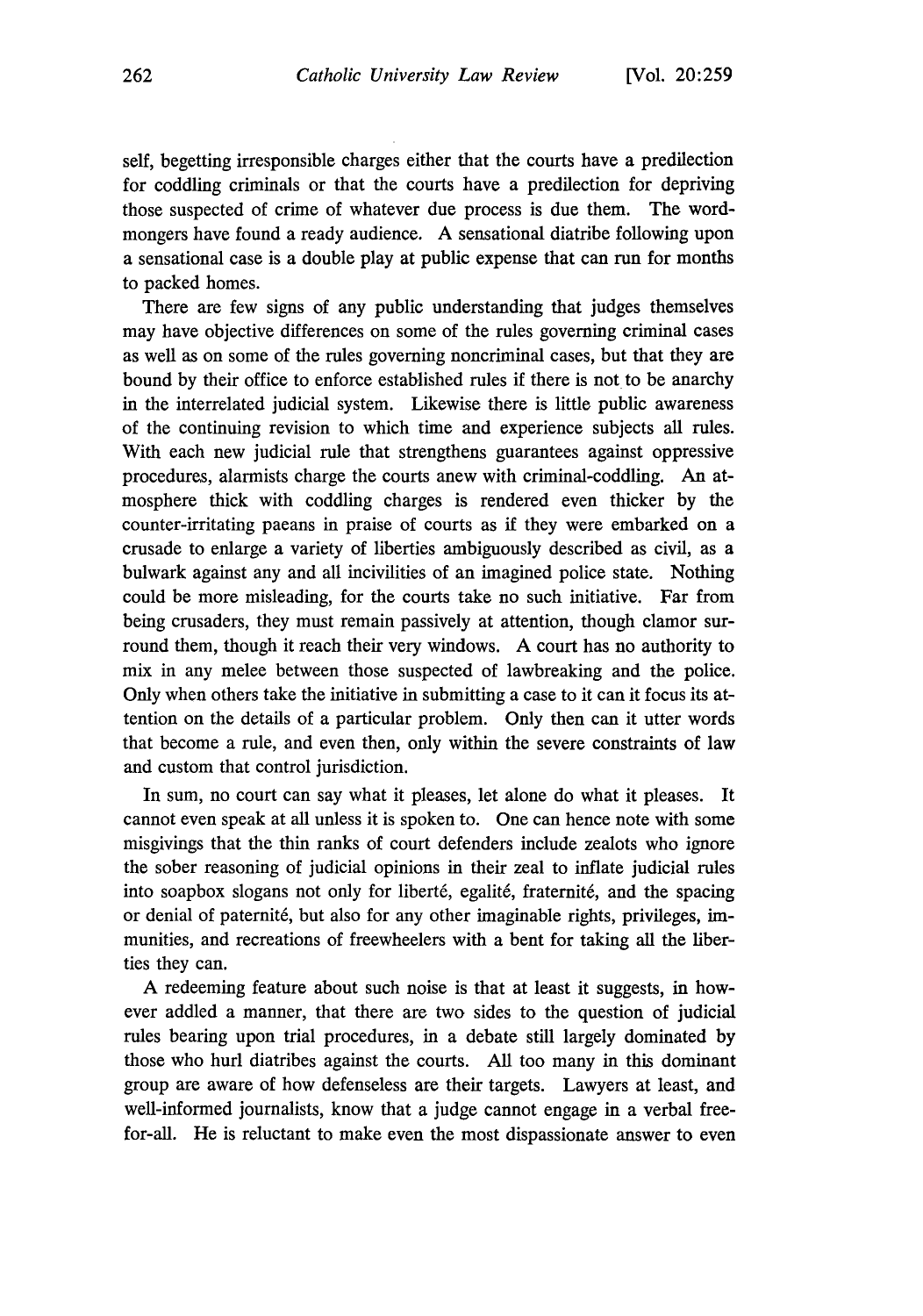the most irresponsible diatribes. He can only hope that they may expend themselves in time. In any event their rabid phrases, defying legal analysis, lend themselves most appropriately to dissection by psychologists and semanticists.

The responsibility rests with lawyers less to join issue with irrational attacks than to clear the air for intelligent and well-reasoned critiques that are as essential to the development of the law as the judicial opinions themselves. **Al**though that responsibility has been borne nobly by a small company of legal scholars, it is high time for reinforcements.

It is ironic that courts and police officers have been assaulted on opposite fronts in carrying out their common responsibility to keep the peace through law. Police officers have in recent times been indiscriminately denounced in odious terms, even when they have been enforcing the law with scrupulous lawfulness as to lawless conduct at large. Judges have likewise been indiscriminately denounced when they too have been enforcing the law lawfully as to outlawed conduct in police procedures. It is no tribute to the urbanity of the denouncers on either front that, for obscure reasons, their urban speech seems to be up against the walls of the barnyard.

There is more of an urban gloss in the recurring published attacks that are often patently well-financed, and at times anonymous. The attacker may do no more than insinuate that courts are to be thought of in the same paragraph with thieves and murderers. He may take an excerpt from a judicial opinion out of context, as a dog might bite off the head of an alphabet cracker. He may shave away crucial words. He may merely denounce the opinion as a cardinal sin. He may represent himself as an expert in law and egregiously misspell the name of the judge he attacks. He may count up to thousands of dollars to advertise his attacks in newspapers that monger his words without qualm on the basis of so much per line count. He will calculate the cost in terms of the mind counts, and in his book *counts* is a noun.

In contrast to such calculated attacks, there is understandable concern about crime among truly innocent bystanders. A judge has a responsibility, like others alert to the well-being of the law, to explain to the righteously indignant why they might become the ultimate victims if ever they succeeded in removing due process from traditional concepts of justice. Judges share the concern about crime. They are all too aware of the possibility that the guilty may occasionally go free when, for example, illegally obtained evidence against them is excluded. They are, however, also aware that our whole criminal law, however neglected in the past, is now in the process of a profound revision that should ultimately serve both justice and safety far better than either is now served. Thus the American Bar Association has embarked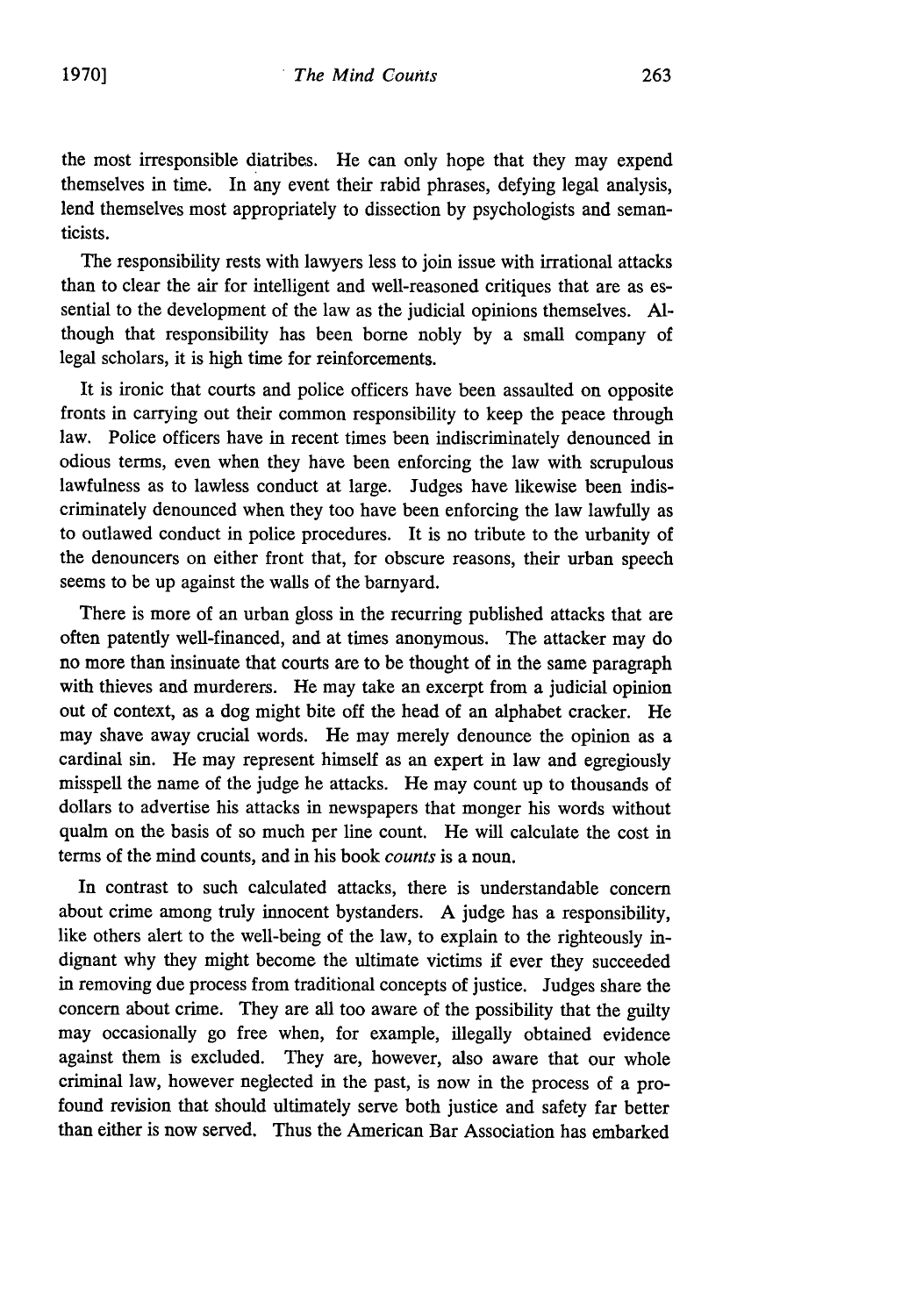on a thoroughgoing survey of the whole field. The American Law Institute is at work on a Model Code of Pre-Arraignment Procedure. Several states are already re-examining their criminal laws in the light of the Model Penal Code, one of the Institutes finest achievements.

Judges are aware that what is currently at stake in the enforcement of a rule is not the advantage to the accused in a particular case, an advantage that usually comes to naught upon retrial, but the security to be preserved for every one in the enforcement of constitutional guarantees. The understandably impatient law-abiders, who approve official retribution without restraint against wrongdoers, do not visualize themselves as the objects of oppressive government action in any near future. Not for them are the warnings of history. It is for the judges, through the enforcement of judicial rules, to remind lawabiders that courts stand not only between them and the excesses of lawbreakers, but also between them and the excesses of government. Thus the rule directed against unreasonable searches and seizures gives assurance to every law-abider of first-class protection for his first-class mail. He may take the right to such protection for granted, but it required trial and a judicial rule to vindicate it. A law-abider can grasp the significance to him of such rules by imagining how precariously situated he would be without them. Officers of the state could then lawlessly break open his mailbox as well as his mail; they could break down his door as lawlessly as his mailbox; they could seize his records and other belongings as lawlessly as they made entry; they could lawlessly install hidden microphones in his bedroom. More than one judge dismayed by the excesses of lawbreakers has also had reason to be dismayed by the excesses of government.

Articulate comment about the *Mapp* rule directed at unconstitutional searches and seizures was drowned out in the din about handcuffing the police. At best, complained the foes of the rule, it was "misguided sentimentality." Usually they denounced it as much worse, as a danger to "social safety" or even as an aid to a "predatory army." A relatively charitable comment that no "intelligent human being in all the world except a judge" would subscribe to such a rule, seems at least indirectly to concede that a judge can have intelligence, leaving to the reader the innuendo that it is occupationally warped.

There has been a great deal of woofing about that occupational warp. There is loud dismay that judges far removed from the jungle of crime are in earnest that the mantle of the Constitution falls becomingly even on the creatures who roam the jungle. There should be fewer tirades that in enforcing legal procedures as to creatures who have shown no respect for the rights of others, the judges have not only left the side of the angels but have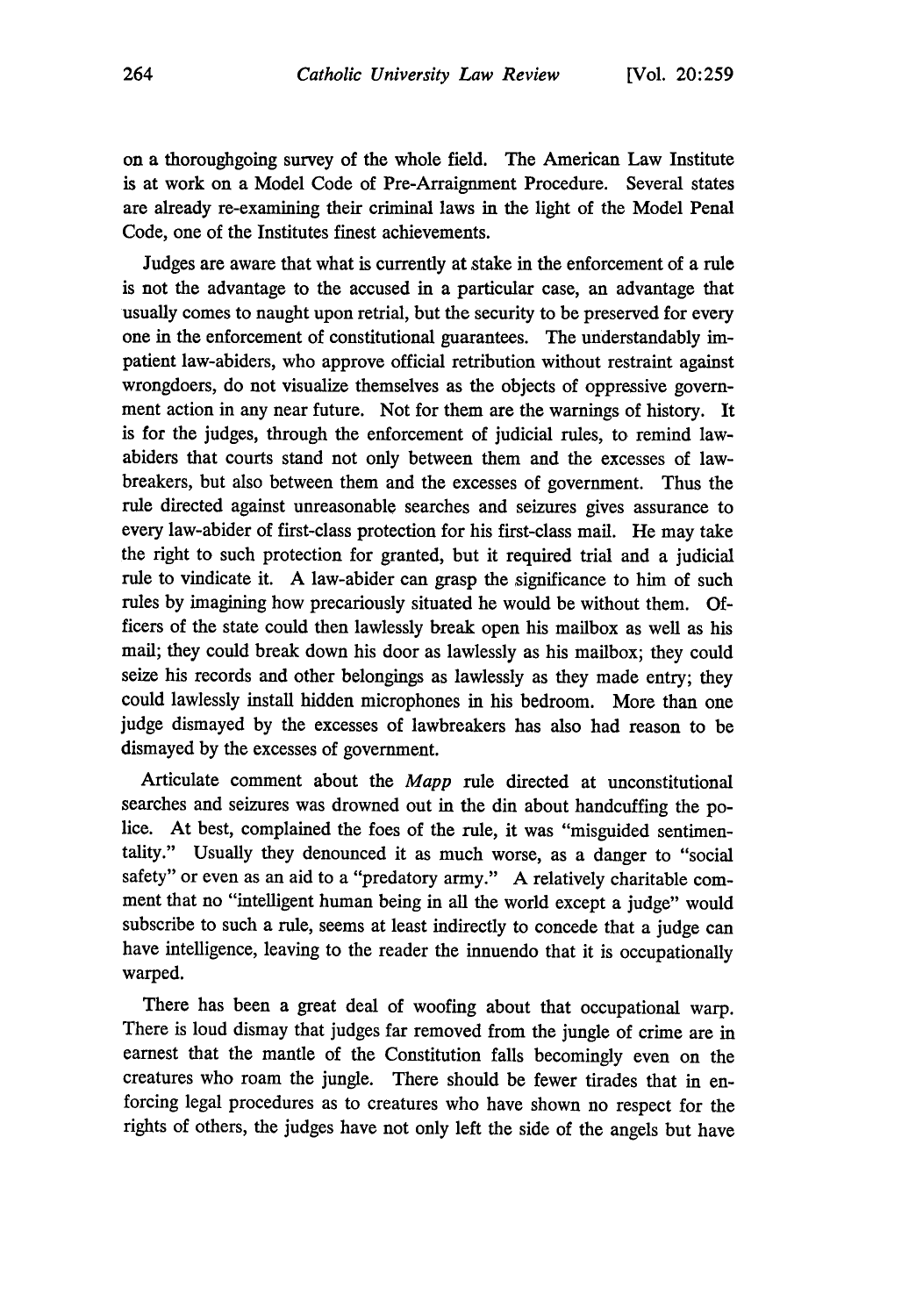taken sides with the apes. There should be less assurance that the best way to deal with apes is to ape them.

Meanwhile, the conscientious judge, unlike a public oppressor or private evildoer or self-appointed avenger, continues to make haste slowly, fortunately for us all. Some who grow impatient with his painstaking concern in the conduct of a trial, however base the accused appears, dream of a high time for law-abiding citizens to take justice into their own hands and dream of thus stamping out evil. Were they to think twice, however, they might ask themselves which ordinary citizens they would select to take justice in hand. What courthouse procedures would they dispense with in the interest of being speedily brought to justice? **If** indeed there were speedy justice, would it hasten the end of all evil or in turn generate more?

Even in simpler times crime was a problem complicated enough to resist solution. Since the early days of the Republic alarmists have described the crime of their day as a wave, without any reminder that where there's a wave there's an ocean. Waves have been pounding against domestic tranquility since the Founding Fathers, aware of how lively a deadly sin could be, began the alphabet of undomesticated crime with the Scarlet Letter A. The gluttonous among them, the prideful, the covetous, the angry, the envious, the slothful, all these deadly sinners went on record against lust. This righteous company proceeded from flaming A's to firedoomed W's, and for the witches punishment was swift and severe enough to satisfy the most vengeful lawabiders. One can imagine that even the slothful who would bestir themselves for no other entertainment, would not miss the closing night of a witch who would go up in smoke.

Generation after generation the waves of crime went on pounding. The nineteenth century was no less violent than the eighteenth. In the relatively tranquil years of the early twentieth century, still tinged with mauve, crime regularly made headlines to break the peace. World War I came and went, but crime continued. The years of Prohibition from 1920 to 1933 put criminals in business and brought home the sorry lesson that crime pays when it consists of supplying prohibited goods or services to self-styled law-abiding citizens. When the era of Prohibition ended, crime continued, highlighted now by the dubious activities of those who had flourished on a law that purported law-abiders mocked. They were now as well able as the latter to hire legal counsel and they became the first-class citizens of crime, paying for buffer lawyers to counter police and prosecutors as no penniless or ignorant wretch could do. Another generation would pass before we recognized a right to counsel for all, and even then it took additional litigation to extend it to appeals.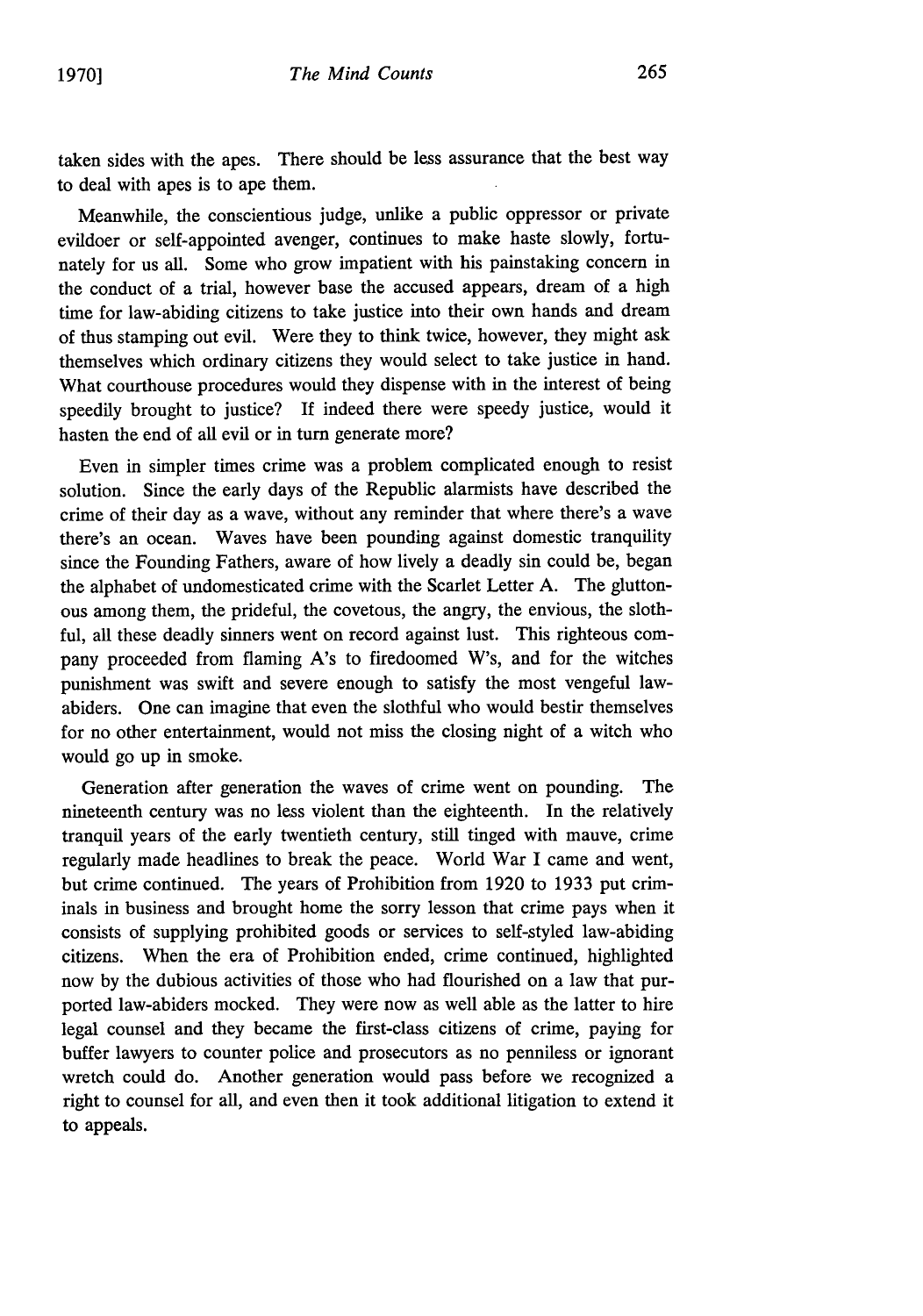Meanwhile the depression thirties came and went, and crime continued. World War II came and went, the Korean War came and went, and crime continued. The fifties ushered in the beginnings of an affluent society, but not the end of crime. We learned that it attended affluence as it had attended depression and the years of so-called normalcy.

Amid the vociferous and often irresponsible castigation of courts for their zealous watch on due process across the vicissitudes of time, we would do well to remember what a void the United States Supreme Court's rules have filled. There is some poetic justice in compelling state courts to resolve in more than provincial terms the problem of policing the community without oppressiveness. Solicitor-General Erwin Griswold, in a notable essay on The Long View, observed that if all state courts had taken the initiative in that regard there would have been less need for the United States Supreme Court to become involved in policing the police. There might have been little need at all, had state legislatures undertaken to formulate modem standards of police procedure, or had all police departments undertaken to raise their own standards. We could wish that modem legislatures, often abundantly equipped to carry the main responsibility for lawmaking, would undertake a massive modernization. Instead we must rue with Judge Friendly: *The Gap in Lawmaking-Judges Who Can't and Legislators Who Won't.* He laments that "the legislator has diminished the role of the judge by occupying vast fields and then has failed to keep them ploughed." Certainly courts are helpless to stay the maddening sequences of triumphal entry and sit-in. The cases that were fought all the way to Washington brought us slowly to the realization that the highest court in the land was moved to act, for better or worse, only after others failed to turn their minds to the problems that cried for remedy.

The most ironic attacks against courts are those that bemoan their lawmaking, sometimes as an encroachment upon the legislative function and sometimes as a departure from the doctrine of stare decisis. It is not easy to make sense out of these attacks, since a judge is bound to make law whenever he decides a case. Judicial lawmaking is a phrase woolly enough to torment any semanticist. If we agree that it should not shrink too much, as it may be doing in England, and that it should not stretch too much as it seems far from doing anywhere, how should we establish its most appropriate range?

After some thirty years on the bench, I find little ground for worry that judges, any more than lawyers or teachers, will become zealous to reach out for more responsibility than they now have. Judicial office has a way of deepening caution, not diminishing it. As judges analyze issues that have been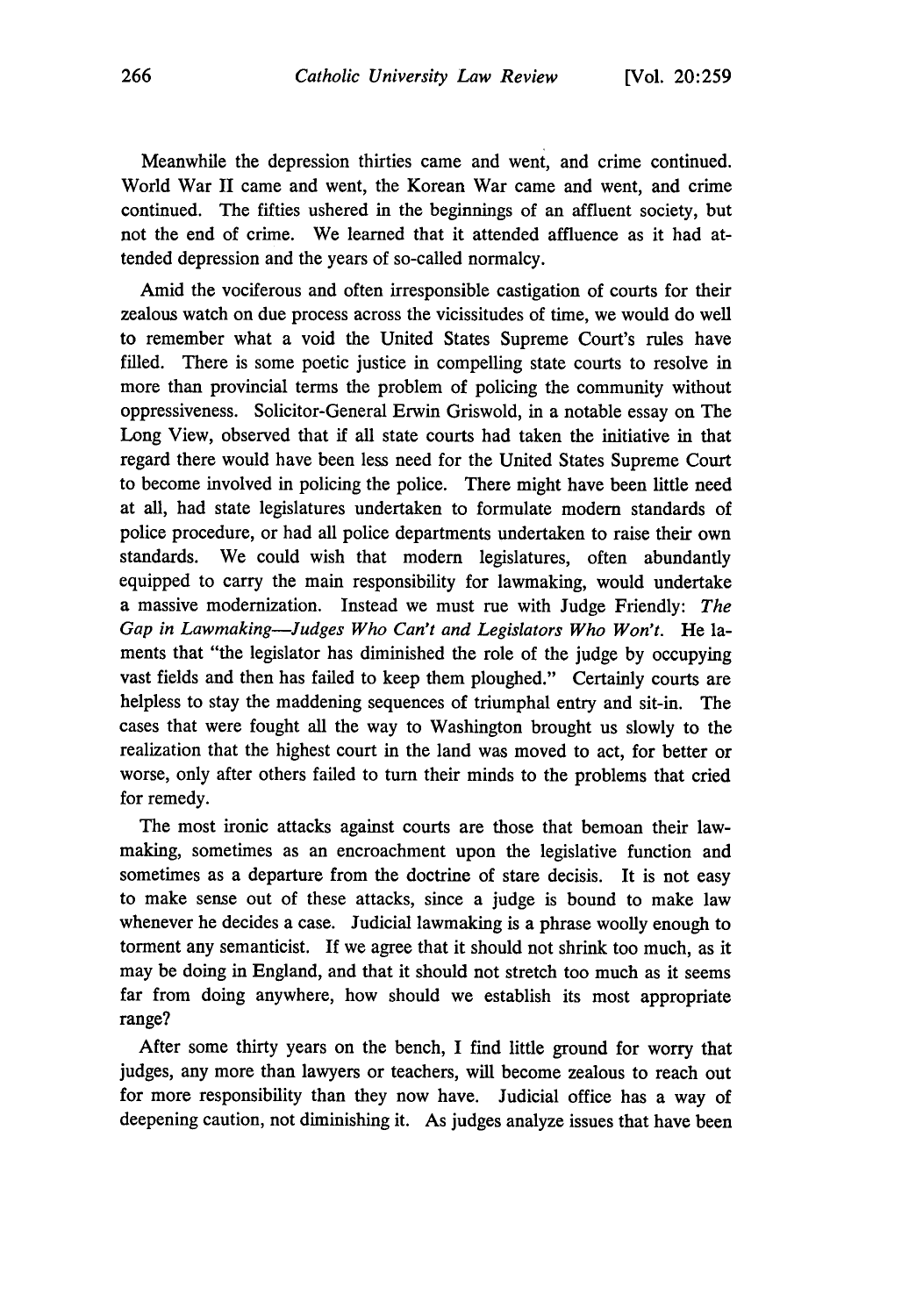disputed every inch of the way, they learn to guard against premature **judg**ment. Entrusted with decisions, bound to hurt one litigant or the other, they come to understand the court's responsibility in terms not of power but of obligation. The danger is not that they will exceed their power, but that they will fall short of their obligation.

Many forces constrain review within extremely narrow limits. The most immediate constraint is the controversy itself that calls for decision; even the unprecedented controversy automatically precludes any ambitious excursion beyond its own context. The normal controversy is so involved in precedent as to preclude the most timid flight of fancy. The judge's most serious problem is which of competing lines of precedent to follow. Far from having the freedom of the skies where plane the test pilots of the legislature, he is limited to the hardly delirious choice of plodding along one well-dug ditch or another-reflecting as he meekly plods that what he has inherited is indeed a narrow piece of the earth.

As if these constraints were not enough, tradition is also at work to insure caution. Thus a judge makes haste slowly to reveal when a ditch has come to a dead end. Thus also, he abides by the tenent that the law must lag a respectful pace back of popular mores not only to insure its own acceptance but also to delay legal formalization of community values until they have become seasoned.

The tenet of lag, strengthening the already great restraints on the judge, is deservedly respected. It bears noting, however, that it is recurringly invoked by astute litigants who receive aid and comfort from law that is safely behind the times with the peccadillos of yesteryear and has not caught up with their own. At the slightest sign that judge-made law may move forward, these bogus defenders of stare decisis conjure up mythical dangers to alarm the citizenry. They do sly injury to the law when the public takes them seriously and timid judges retreat from painstaking analysis within their already great constraints to safe and unsound repetitions of magic words from antiquated legal lore.

A judge needs no more than forthrightness to make an overdue statement of the obvious. He may be deterred, however, by the prospect of also having to explain why it was not always so obvious, or if it was, why it failed of earlier recognition. Never forget that his explanation must persuade his colleagues, make sense to the bar, pass muster with the scholars, and if possible allay the suspicion of any man in the street who regards knowledge of the law as no excuse for making it. It is understandable when a judge faced with running such a gantlet marks time instead on the line of least resistance and lets bad enough alone.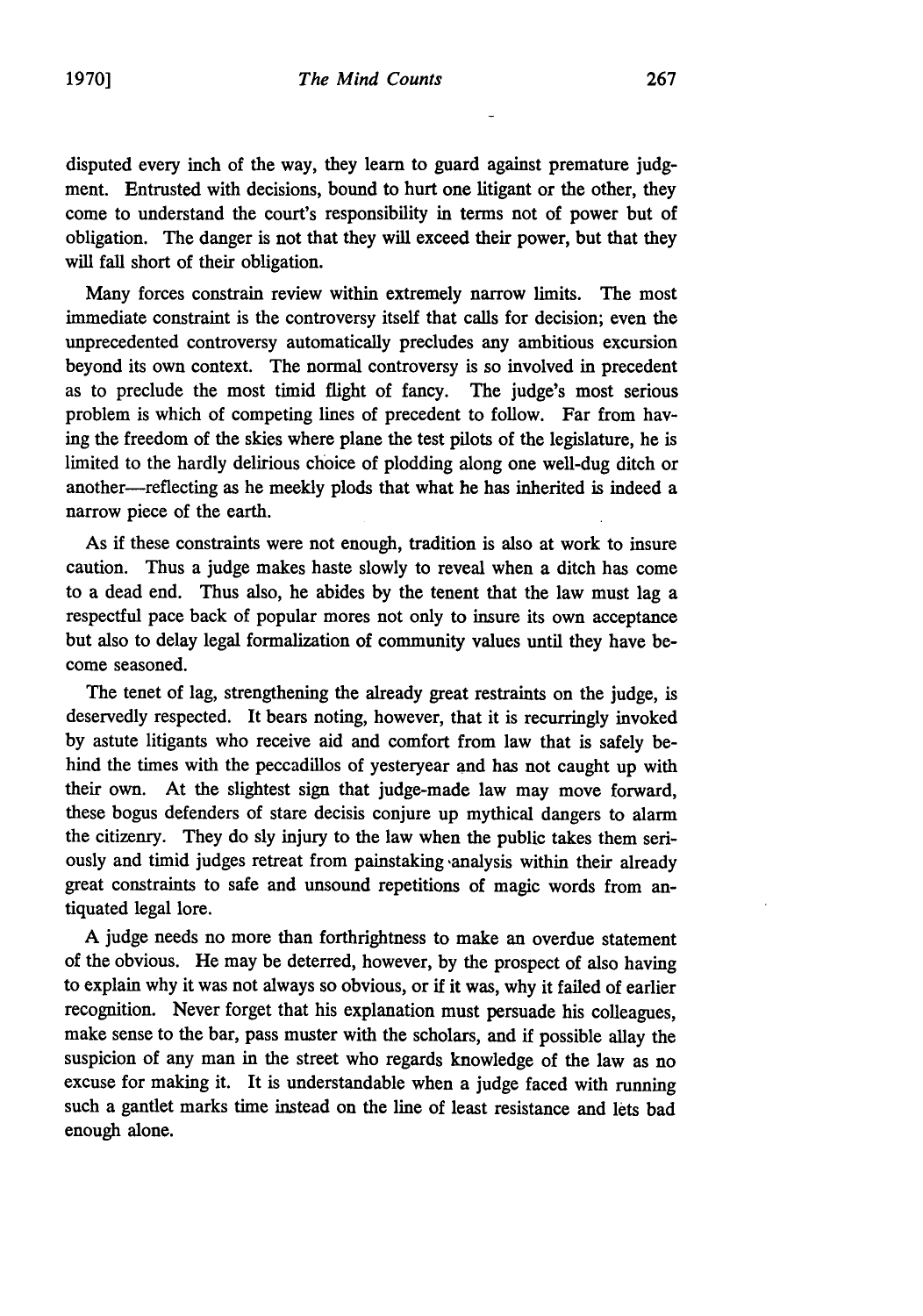Regardless of whether it is attended by abundant or meager materials, a case may present competing considerations of such closely matched strength as to create a dilemma. How can a judge then arrive at a decision one way or the other and yet avoid being arbitrary? If he has a high sense of judicial responsibility, he is loath to make an arbitrary choice even of acceptably rational alternatives, for he would thus abdicate the responsibility of judgment when it proved most difficult. He rejects coin-tossing, though it would make a great show of neutrality. Then what?

He is painfully aware that a decision will not be saved from being arbitrary merely because he is disinterested. He knows well enough that anyone entrusted with decision, traditionally above base prejudices, must also rise above the vanity of stubborn preconceptions, sometimes euphemistically called the courage of one's convictions. He knows well enough that he must severely discount his own predilections, of however high grade he regards them, which is to say he must bring to his intellectual labors a cleansing doubt of his omniscience, indeed even of his perception. Disinterest, however, even disinterest envisaged on a higher plane than the emotional, is only the minimum qualification of a judge for his job. Then what more?

He comes to realize how essential it is also that he be intellectually interested in a rational outcome. He cannot remain disoriented forever, his mind suspended between alternative passable solutions. Rather than to take the easy way out via one or the other, he can strive to deepen his inquiry and his reflection enough to arrive at last at a value judgment as to what the law ought to be and to spell out why. In the course of doing so he channels his interest in a rational outcome into an interest in a particular result. In that limited sense he becomes result-oriented, an honest term to describe the stubbornly rational search for the optimum decision. Would we have it otherwise? Would we prefer the toss of. the two-faced coin to the judgment of a judge who has made his mind count?

As one who has long seen the judicial process at close range, I have some basis for confidence in the sturdiness of its procedures. I also know, however, how hard it is to stand with reason as your only weapon against extremists on all sides. Moreover, though extremist camps appear temporarily at war with each other, their common scorn for the law might in time impel them to join forces to destroy it and so put our minds to death. At the moment they are in the limelight. Countless bystanders are silent, and no one knows whether they will in time marshal their strength for or against one extreme group or another. Come what may, it remains with independent judges to make their minds count by keeping vigil over fair procedures. They will succeed in that vigil only if we make our own minds count against the ene-